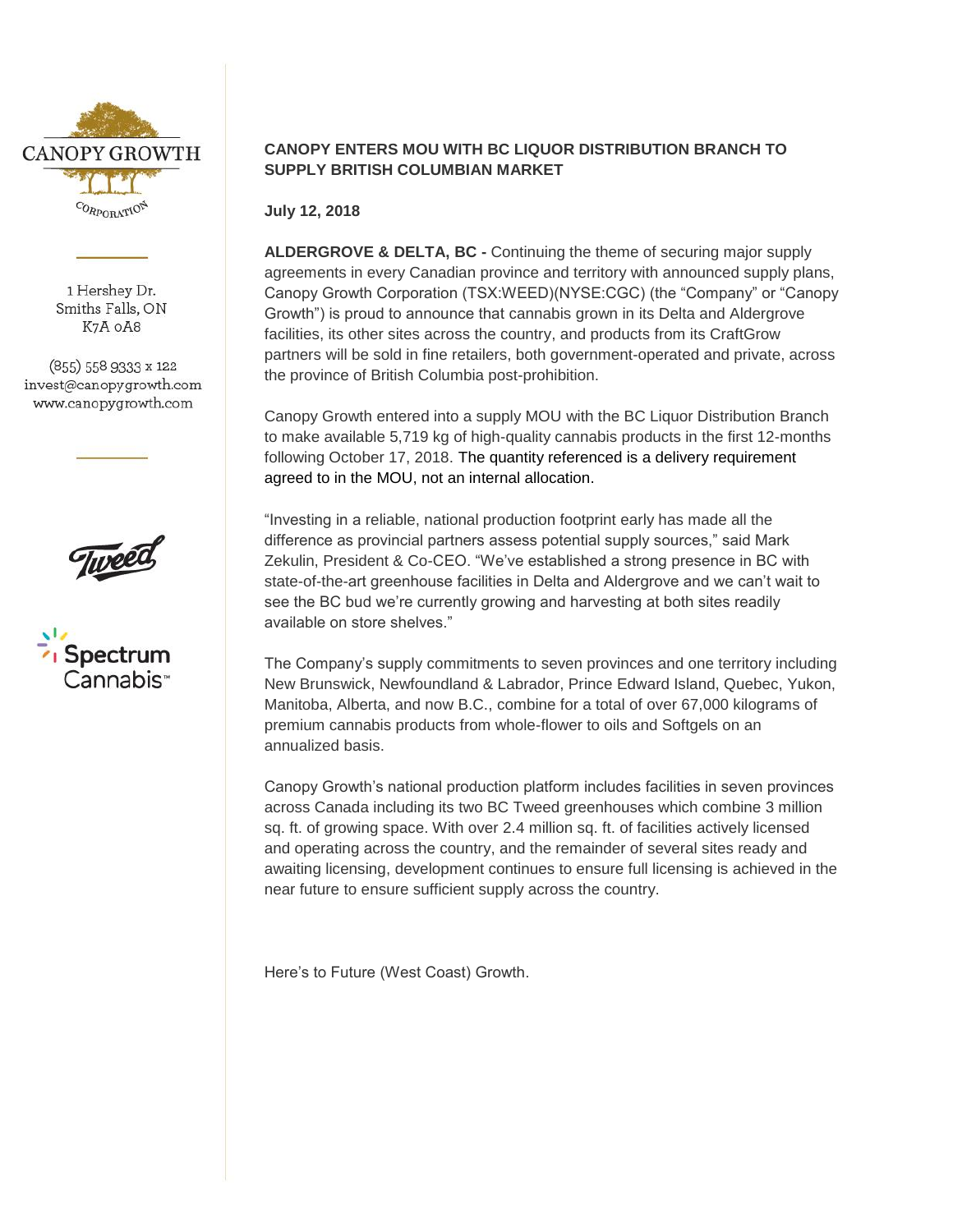## **Contacts:**

Media Relations Caitlin O'Hara [Caitlin.ohara@canopygrowth.com](mailto:Caitlin.ohara@canopygrowth.com) 613-291-3239

Investor Relations Tyler Burns [Tyler.burns@canopygrowth.com](mailto:Tyler.burns@canopygrowth.com) 855-558-9333 ex 122

Director: Bruce Linton [tmx@canopygrowth.com](mailto:tmx@canopygrowth.com)

## **About Canopy Growth Corporation**

Canopy Growth is a world-leading diversified cannabis and hemp company, offering distinct brands and curated cannabis varieties in dried, oil and Softgel capsule forms. From product and process innovation to market execution, Canopy Growth is driven by a passion for leadership and a commitment to building a world-class cannabis company one product, site and country at a time.

Canopy Growth has established partnerships with leading sector names including cannabis icon Snoop Dogg, breeding legends DNA Genetics and Green House seeds, and Fortune 500 alcohol leader Constellation Brands, to name but a few. Canopy Growth operates ten cannabis production sites with over 2.4 million square feet of production capacity, including over 500,000 square feet of GMP-certified production space. Canopy Growth has operations in eight countries across five continents. The Company is proudly dedicated to educating healthcare practitioners, conducting robust clinical research, and furthering the public's understanding of cannabis, and through its partly owned subsidiary, Canopy Health Innovations, has devoted millions of dollars toward cutting edge, commercializable research and IP development. Through partly owned subsidiary Canopy Rivers Corporation, Canopy Growth is providing resources and investment to new market entrants and building a portfolio of stable investments in the sector. From our historic public listing to our continued international expansion, pride in advancing shareholder value through leadership is engrained in all we do at Canopy Growth. For more information visit [www.canopygrowth.com](http://www.canopygrowth.com/)

## **Notice Regarding Forward Looking Statements**

This news release contains "forward-looking statements" within the meaning of the United States Private Securities Litigation Reform Act of 1995 and "forward-looking information" within the meaning of applicable Canadian securities legislation. Often, but not always, forward-looking statements and information can be identified by the use of words such as "plans", "expects" or "does not expect", "is expected", "estimates", "intends", "anticipates" or "does not anticipate", or "believes", or variations of such words and phrases or state that certain actions, events or results "may", "could", "would", "might" or "will" be taken, occur or be achieved. Forward-looking statements or information involve known and unknown risks, uncertainties and other factors which may cause the actual results, performance or achievements of Canopy Growth or its subsidiaries to be materially different from any future results, performance or achievements expressed or implied by the forward-looking statements or information contained in this news release. Examples of such